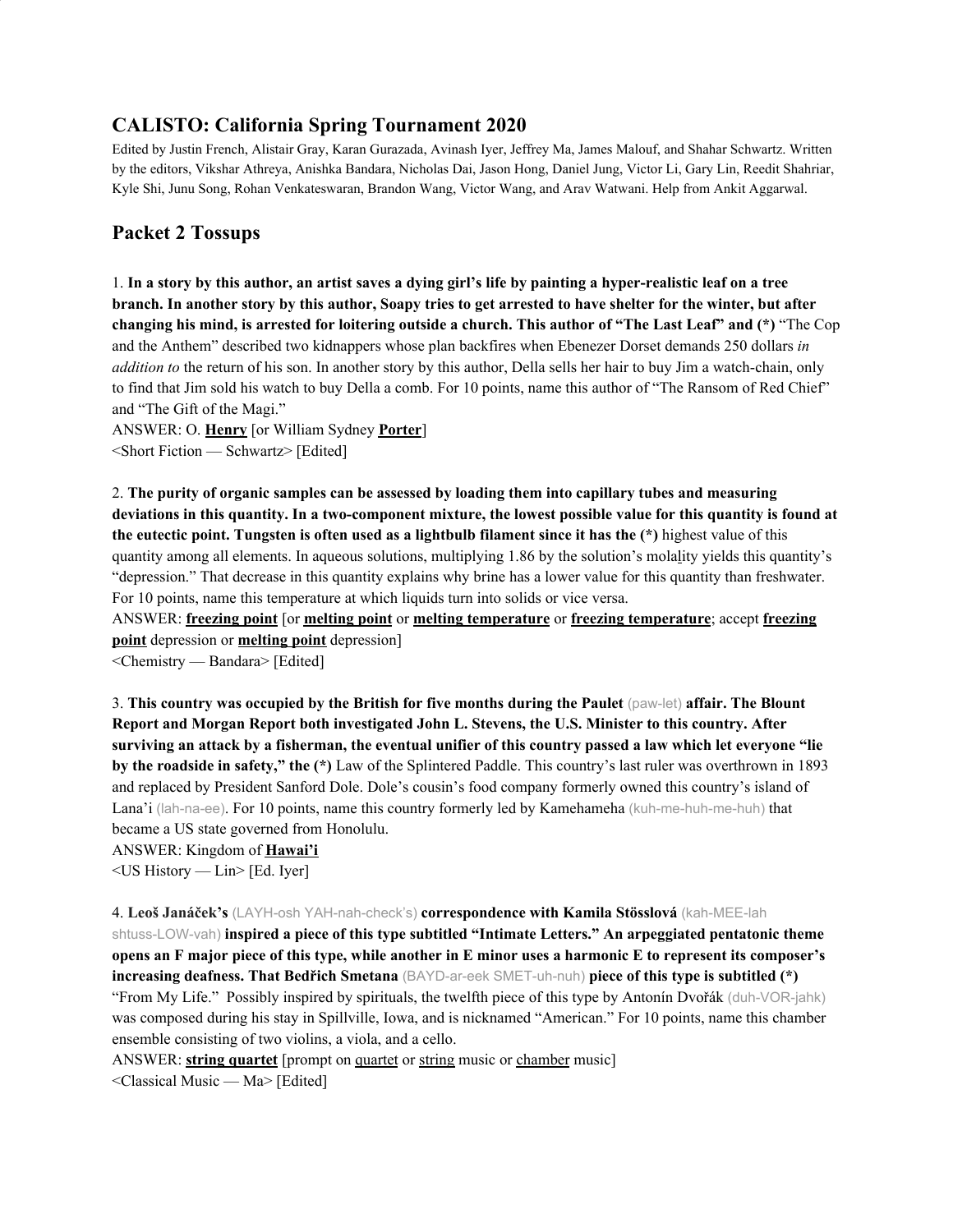5. **Athanasius Kircher claimed to have translated the decorative symbols on a Roman tablet depicting this** deity named for Pietro Bembo. This deity was represented by a looped knot or girdle called a tyet (tee-ET). This deity made a viper out of sand wet from a god's saliva to poison him and force him to give her his (\*) secret name. This goddess helped her son place his semen inside lettuce that would be eaten by their rival, the god of storms and chaos. This goddess revived her husband after he was murdered and then torn into fourteen pieces by Set. For 10 points, name this mother of Horus and wife of Osiris, the Egyptian goddess of magic. ANSWER: **Isis**

 $\leq M$ ythology — Li> [Ed. French]

6. A poem by this author describes "a fish infinitely fastened to my soul, / quick and slow in the subcelestial energy." This author wrote "beauty is twice beauty / and what is good is doubly good" at the end of a poem addressed to a gift from Mara Mori. This author wrote of "white hills, white thighs" in "Body of a Woman." **This author of "Ode to My Socks" wrote "It is the (\*)** hour of departure" in a poem that repeats the refrain, "in you, everything sank!" That poem is part of a collection whose twentieth poem begins, "Tonight I can write the saddest lines." For 10 points, name this author of the *Elemental Odes* and *Twenty Love Poems and a Song of Despair*, a Chilean poet.

ANSWER: Pablo **Neruda** [or Ricardo Eliécer Neftalí **Reyes** Basoalto] <Poetry — Schwartz> [Ed. French]

7. A "bog" variety of this element can be created via the purification of goethite (GUR-tite). Sedimentary rocks **dating back to the Precambrian contain banded formations of this element that formed during the Great Oxygenation Event. Elements which sink into the core, such as gold and palladium, are known as (\*)** siderophiles due to their affinity for this element. The most common ore of this element is the reddish-brown hematite, and it can be found with sulfur in the mineral pyrite. Along with nickel, this element composes a majority of the Earth's core. For 10 points, name this metal whose oxide forms rust.

ANSWER: **iron**

<Earth Science — Schwartz> [Ed. Bandara]

8. This leader lost popularity after trying to introduce a "community charge" that was effectively a poll tax. **Arthur Scargill led the National Union of Mineworkers in a strike against this leader. Newsweek Magazine** ran the headline "The Empire Strikes Back" to describe this leader's response during a conflict in which the **H.M.S.** *Sheffield* was sunk by an Exocet missile. The provisional (\*) IRA ("I-R-A") bombed the Brighton Hotel in an assasination attempt on this leader, who led Britain through the Falklands War. For 10 points, name this first female British prime minister, nicknamed the "Iron Lady."

ANSWER: Margaret **Thatcher** [or Margaret Hilda **Thatcher**]

<British/Commonwealth History — Song> [Ed. Athreya]

9. In one painting by this artist, a large headless statue carrying a shield leans forward over a chaotic battle. This artist followed that painting with one that shows the same setting filled with wilderness and the ruins of buildings. This artist painted *Destruction* and *Desolation* as part of a series that begins with (\*) The Savage *State*. At the bottom of another painting by this artist, he depicted himself sitting at an easel among shrubbery looking directly at the viewer while painting the winding Connecticut River. For 10 points, name this artist of *The Course of Empire* and *The Oxbow*, a member of the Hudson River School.

ANSWER: Thomas **Cole**

<Painting — Venkateswaran> [Ed. French]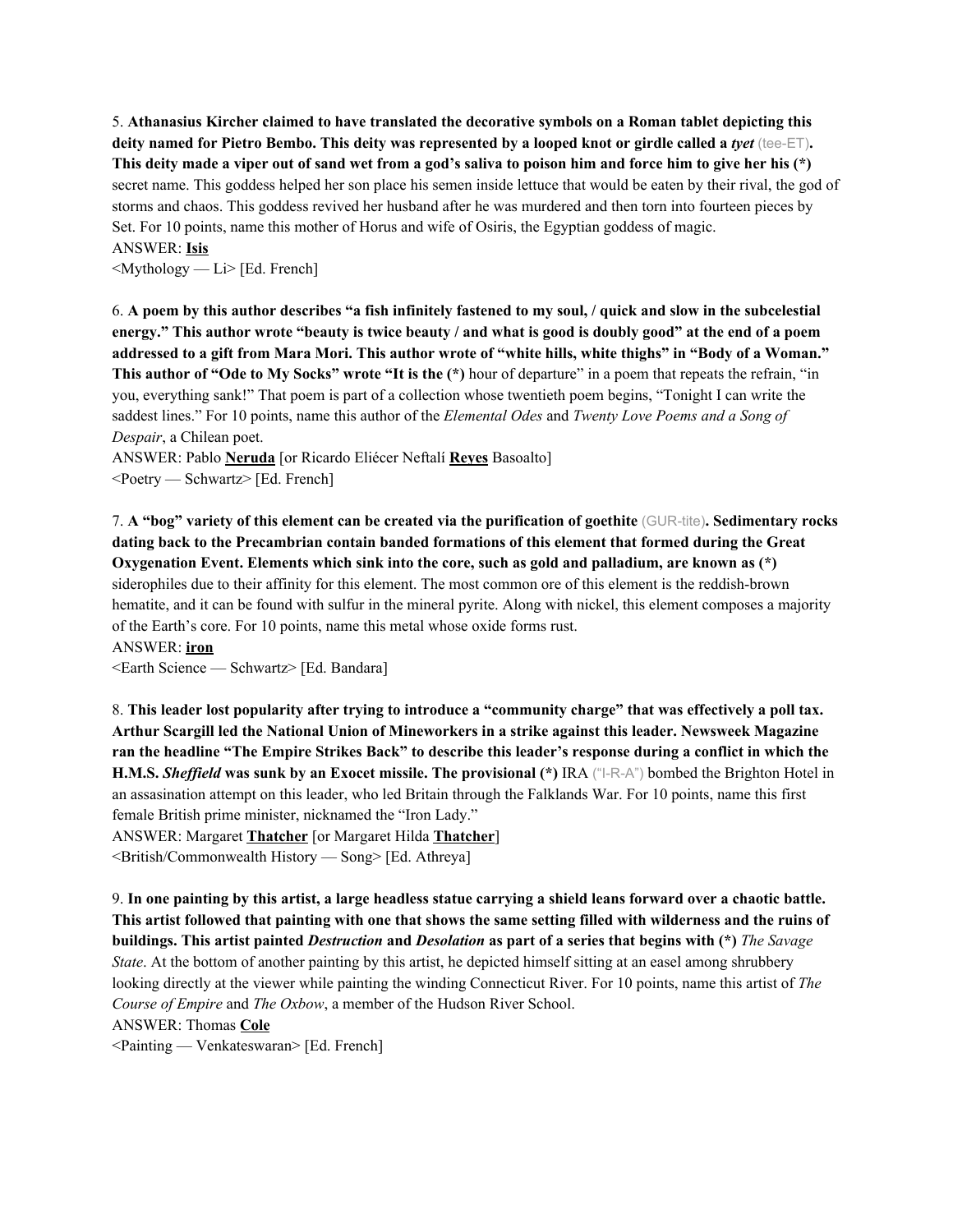10. **Kellyanne Conway's husband co-authored a New York Times editorial arguing that a hiring to this position violated the Appointments Clause; that acting appointee to this position was Matthew Whitaker. A deputy to this position, Rod (\*)** Rosenstein, appointed Robert Mueller. Rosenstein had to do that because, unlike Whitaker, a holder of this position who is a former Alabama senator *did* recuse himself. The current holder of this position released a controversial four-page summary of Mueller's report. Jeff Sessions was replaced in this position by William Barr. For 10 points, name this position held by the head of the Department of Justice. ANSWER: United States **Attorney General** [accept US**AG]**

<Current Events — Gray> [Edited]

11. **Many of these devices use erbium- or neodymium-doped YAG** (yag)**. A type of "tweezers" uses these** devices to hold and move individual micron-sized particles. The output of these devices can be pulsed using **mode-locking or Q-switching and is heavily collimated. These devices amplify radiation using a material that is in a state of (\*)** population inversion. The gain medium within these devices has high rates of stimulated emission. The output of these devices is spatially coherent and often at a single wavelength. For 10 points, name these devices that emit a single beam of light and are often used in pointers.

ANSWER: **laser**s [or **light amplification by stimulated emission of radiation**; accept **maser**s] <Physics — Gurazada> [Edited]

12. **In a novel by this author, the octopus Grigori is classically conditioned to attack a woman named** Katje (KOT-yuh). In another novel by this author, the former SS psychiatrist and LSD enthusiast Dr. Hilarius **treats a character who discovers that the acronym** (spell out) **W.A.S.T.E. is linked to a conspiratorial postal service named (\*)** Trystero. The line "a screaming comes across the sky" begins a novel by this author in which V-2 rockets correspond to the sexual exploits of Tyrone Slothrop. For 10 points, name this postmodern American author of *The Crying of Lot 49* and *Gravity's Rainbow*.

ANSWER: Thomas **Pynchon**

<Long Fiction — Schwartz> [Ed. French]

13. **This quantity is mapped to its inverse hyperbolic tangent in Fisher's** *z***-transformation. When analyzing rank-ordered data, this quantity is replaced by a quantity named for Spearman. This quantity equals the covariance between two variables divided by the product of their standard deviations. For two variables** *X* and Y, the square of this quantity is the proportion of the variance of Y that is explained by a simple  $(*)$  linear relationship with *X*. If there is a perfect positive linear relationship between two variables, then this quantity will equal one. For 10 points, name this quantity that measures how well a line fits a collection of points. ANSWER: Pearson **correlation** coefficient [or Pearson's *r* or Peason product-moment **correlation** coefficient or **PPC** or **PPMCC**]

<Math — Dai> [Ed. French]

14. **John Garcia demonstrated that this phenomenon can be restricted by sense through an experiment in which rats avoided tastes but not sights or sounds. This phenomenon can be impeded by pre-existing automatic behavior in instinctive drift. Rats placed in a maze with no rewards demonstrated the (\*)** "latent" form of this phenomenon. The Bobo doll experiment showed that children can experience the "observational" form of this phenomenon, because they directly imitated the actions of an adult. Classical conditioning is a means of, for 10 points, what phenomenon by which animals acquire new behaviors?

ANSWER: **learning** [accept **conditioning** until "latent"; prompt on conditioning after "latent" and before "conditioning"]

<Psychology — Athreya> [Ed. Schwartz]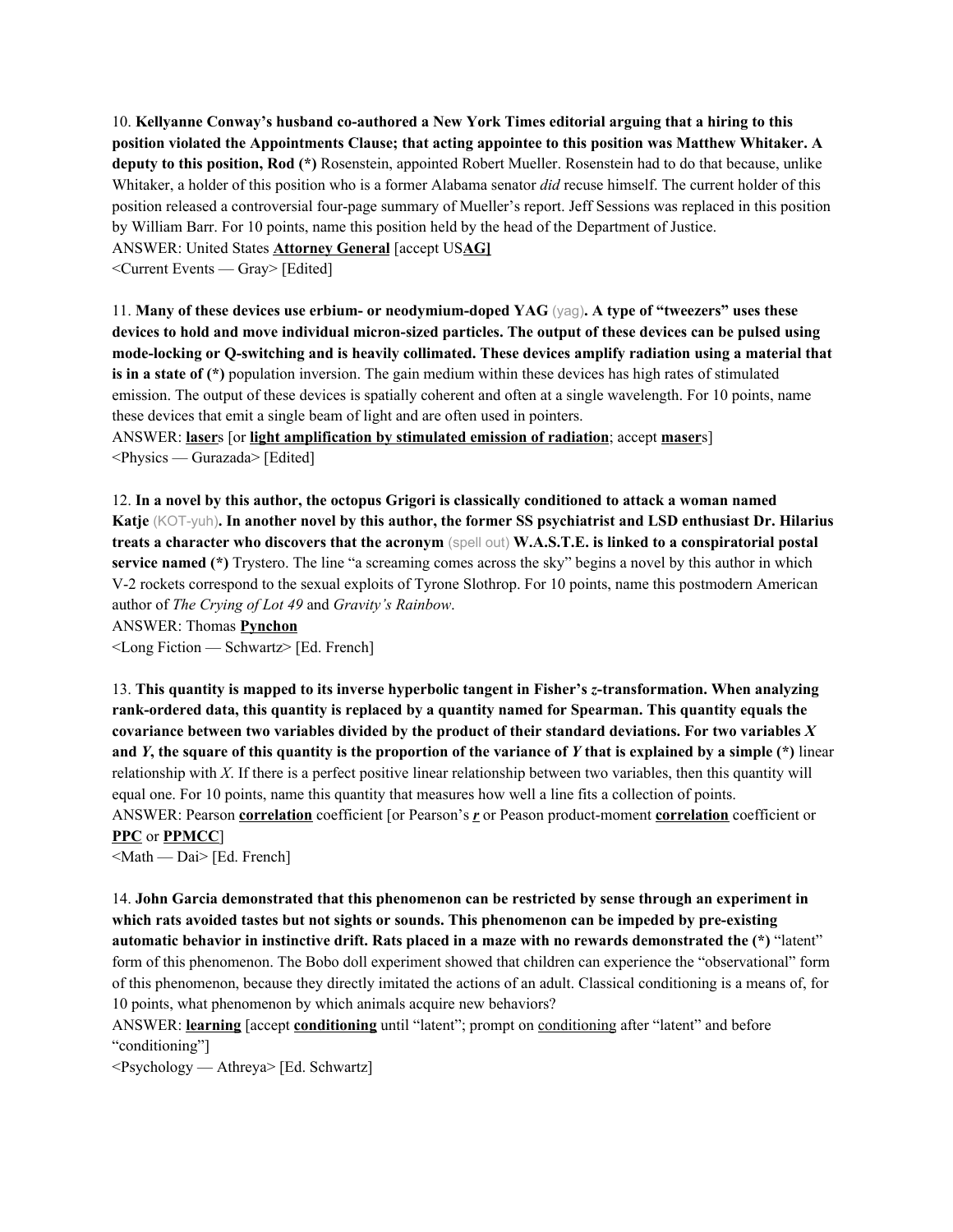15. The arrival of Alexei Orlov in this country sparked a failed revolt that led to this country's war of **independence. The 1830 London Protocol gave power to this country's first king, Otto of Bavaria. This country's war for independence was led by a Phanariote** (fa-NAY-ree-oh-ite) **who led the "Society of Friends." The son of Muhammad Ali of Egypt, Ibrahim Pasha, successfully besieged the city of (\*)** Missolonghi (miss-o-lo-nyee) in this country, but was later defeated at Navarino. Lord Byron fought for this country's independence. For 10 points, name this country whose independence leaders included Alexander Ypsilantis (ip-sil-ann-tes) and is currently controlled from Athens.

ANSWER: **Greece** [or **Hellenic Republic** or **Hellas**]

<European History — Iyer> [Edited]

16. In this play, a character swears to "stay in this city and beat this racket" before his mother reveals that she finished paying off her mortgage. A waiter in this play is asked for directions to a seed store by a man who is later seen madly planting those seeds in his front yard. That man is told that "the jungle is dark but **full of diamonds" by a hallucination of his brother (\*)** Ben. In this play, a character flunks math after he discovers that his father is having an affair with "the Woman." This play's title character kills himself in a car crash in order to get life insurance money for his son Biff. For 10 points, name this Arthur Miller play about the demise of Willy Loman.

ANSWER: *Death of a Salesman* <Drama — Schwartz> [Edited]

17. **Inhibitory interneurons found in one part of this organ are known as amacrine cells. One compound in this organ stimulates transducin after switching from the 11-cis to the all-trans conformation. One component of this organ can become damaged in elderly individuals in its "degeneration" and contains the (\*)** fovea. This organ contains a G protein-coupled receptor called rhodopsin. One component of this organ clouds over in cataracts. This organ contains specialized cells called rods and cones, and it receives its color from a muscle that surrounds the pupil. For 10 points, name this organ which contains the macula, retina, iris, and lens, and is responsible for vision. ANSWER: **eye**s [prompt on <u>macula</u> or macular degeneration or <u>fovea</u> or lens or retina or iris before mention with "what larger organ is that part of?"]

<Biology — Gurazada> [Ed. Bandara/Gurazada]

18. **A song in this style repeats the ascending eighth note motif** (read slowly) **D, D-sharp, E, high C. A** composer of this style wrote on sheet music that "It is never right to play [this style] fast." This style, which was played by James Scott and Joseph Lamb, was revived in the 1970s after its use in the soundtrack to (\*) *The Sting*. The opera *Treemonisha* was written in this style, which likely originated as syncopated march music. "The Entertainer" was written by a composer of this style who titled a piece after the Maple Leaf Club in Sedalia, Missouri. For 10 points, name this style of piano music performed by Scott Joplin, a predecessor of jazz. ANSWER: **ragtime** [or **rag**] <Other Music — French> [Edited]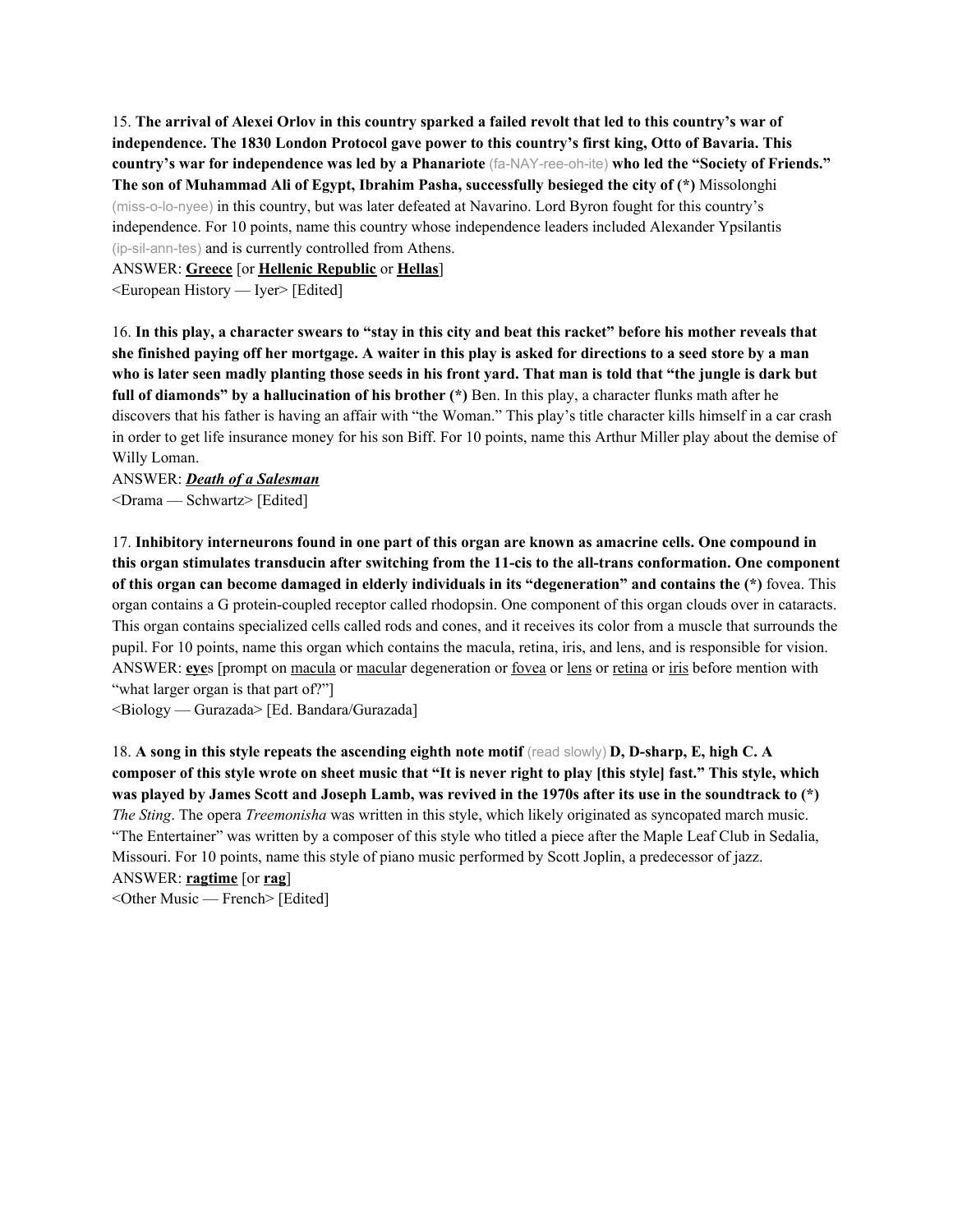19. **This country was the destination of fleeing genocidaires, including many members of the FAR** (F-A-R)**. A leader of this country used the state ideology of** *authenticité* (aww-THEN-tee-cee-tay) **to rid itself of colonial** influence. That leader sent a political rival to a rebellious province in this country, where he was tortured and **killed in the city of Elisabethville. Moise Tshombe** (moh-EES CHOM-bay) **led the short-lived breakaway state of (\*)** Katanga in what is now this country. The "Rumble in the Jungle" boxing match occurred in this country's capital during the presidency of its longtime dictator Mobutu Sese Seko. Patrice Lumumba was killed in, for 10 points, what African country formerly known as Zaire?

ANSWER: **Democratic Republic of the Congo** [or **DR Congo** or **DRC** or **DROC** or **Congo-Kinshasa**; accept **Zaire** until "Zaire"; prompt on Congo; do NOT accept or prompt on "Republic of the Congo"] <African History — Athreya> [Edited]

20. **This character's design was inspired by comedian Oliver Hardy and a character in Fritz Lang's** Metropolis. When stranded in a desert, this character blames a friend that he calls a "malfunctioning little twerp." This character is able to save his friends from being sacrificed when his chair levitates, since he is **revered as a "golden god" by a tribe of (\*)** Ewoks. This character boasts that he is fluent in six million forms of communication, and warns that the possibility of successfully navigating an asteroid field is only 3,720 to one to Han Solo. For 10 points, name this protocol droid from *Star Wars* who is often with his companion R2-D2. ANSWER: **C-3PO** [or See **Threepio**]  $\leq$ Pop Culture — Song> [Edited]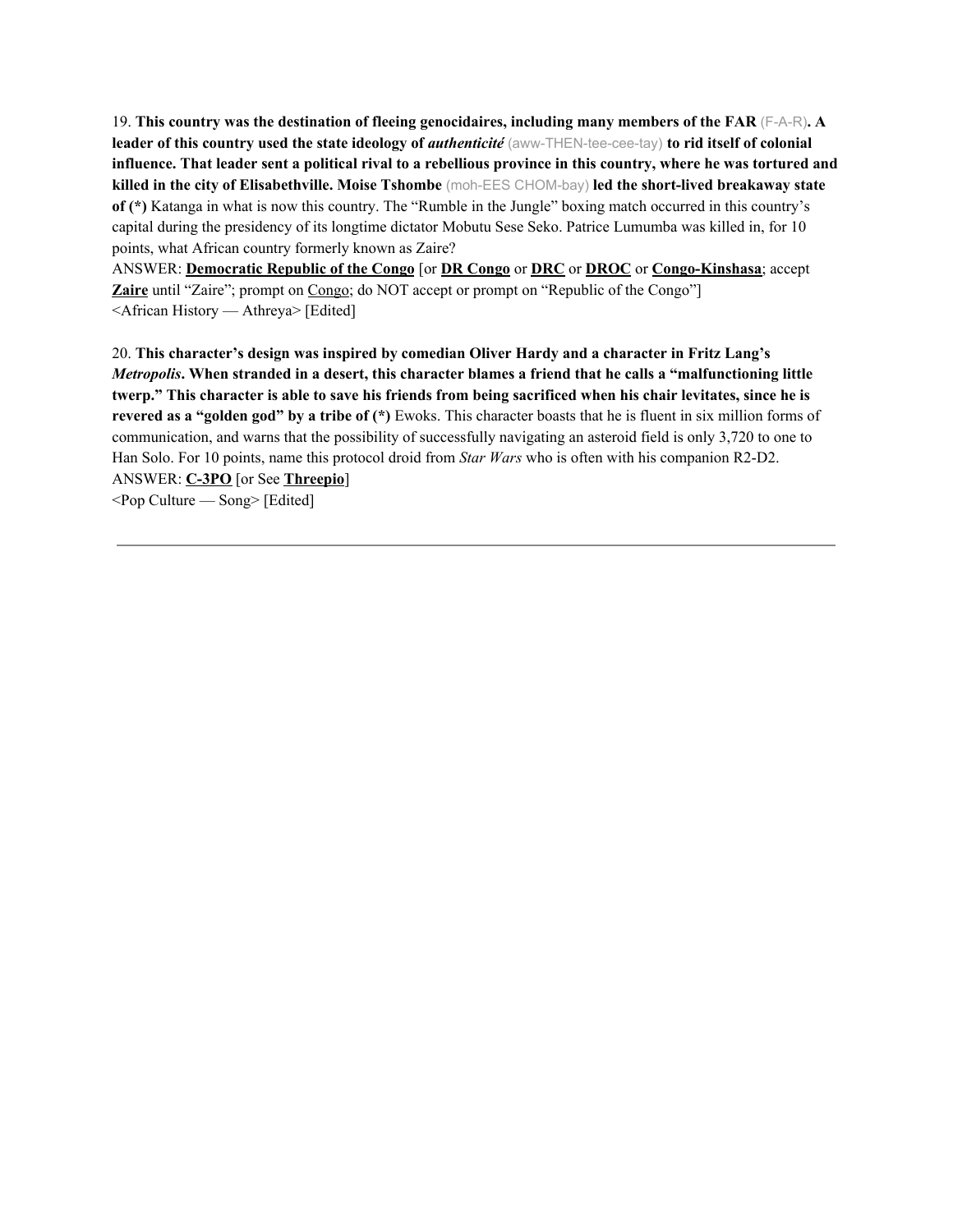## **Packet 2 Bonuses**

1. Mary holds the body of an emaciated Christ in the *Röttgen Pietà* (RURT-ghen pee-yay-TA), which was sculpted from this material. For 10 points each:

[10] Name this material. A small statue of St. Margaret made from this material is depicted to the right of the chandelier in the background of *The Arnolfini Portrait*.

## ANSWER: **wood**

[10] Another example of late gothic wood sculpture is Tilman Riemenschneider's work of this type named for "Holy Blood." Nikolaus of Hagenau carved wooden sculptures for a work of this type painted in Isenheim (eh-sen-heim) by Matthias Grünewald (mah-TEE-ahss GRUE-nuh-valt).

ANSWER: **altarpiece** [accept **altar**]

[10] By the early Renaissance, wood-carved pieces were largely replaced by painted panels, such as the *Ghent Altarpiece* this artist painted with his brother Hubert. He also painted *The Arnolfini Portrait*.

#### ANSWER: Jan **van Eyck**

 $\leq$ Painting — Ma $>$  [Ed. French]

2. The creator of this alphabet claimed it was completely learnable by a wise man in a morning; part of its ease to learn comes from its consonants being shaped like a speaker's mouth. For 10 points each:

[10] Name this alphabet detailed in the *Hunminjeongeum* (hoon-meen jung-um). This alphabet can create symbols for syllables by combining letters in a block and has just about one letter per sound.

ANSWER: **Hangul** [accept **Chosŏngul**; prompt on Korean alphabet]

[10] This king personally created Hangul to write Korean and patronized scientific advancements through his Hall of Worthies. This king is the only member of the Joseon (CHOH-sun) dynasty to be commonly called "the Great." ANSWER: **Sejong** the Great

[10] Hangul replaced the hanja (HAN-ja) system, which was based on this logographic writing system. "Traditional" and "simplified" varieties of this writing system are used to write dialects like Mandarin and Cantonese.

ANSWER: **Chinese** characters [accept Classical **Chinese** characters or *hànzì* or *báihuàwén*]

<Mixed/Other — Gray> [Edited]

3. In the kinematic equations taught in introductory physics, this quantity is assumed to be constant. For 10 points each:

[10] Name this quantity, whose rate of change is called jerk. This quantity is the rate of change of velocity.

ANSWER: **acceleration** [prompt on *a*]

[10] An object has zero initial velocity and accelerates with acceleration *a* over time *t*. Its displacement, *x*, is equal to *t*-squared times what quantity?

ANSWER: **<u>one-half times** *a* [or *a* **over two** or *a* **divided** by two or **<u>one-half** *a*</u> or other mathematical equivalents;</u> do NOT accept or prompt on partial answers]

[10] One of these things is called inertial if its acceleration is equal to zero. When one of these things has acceleration *not* equal to zero, bodies will be subject to fictitious forces.

ANSWER: **frame of reference** [or **reference frame**; prompt on frame]

<Physics — Gurazada> [Ed. French]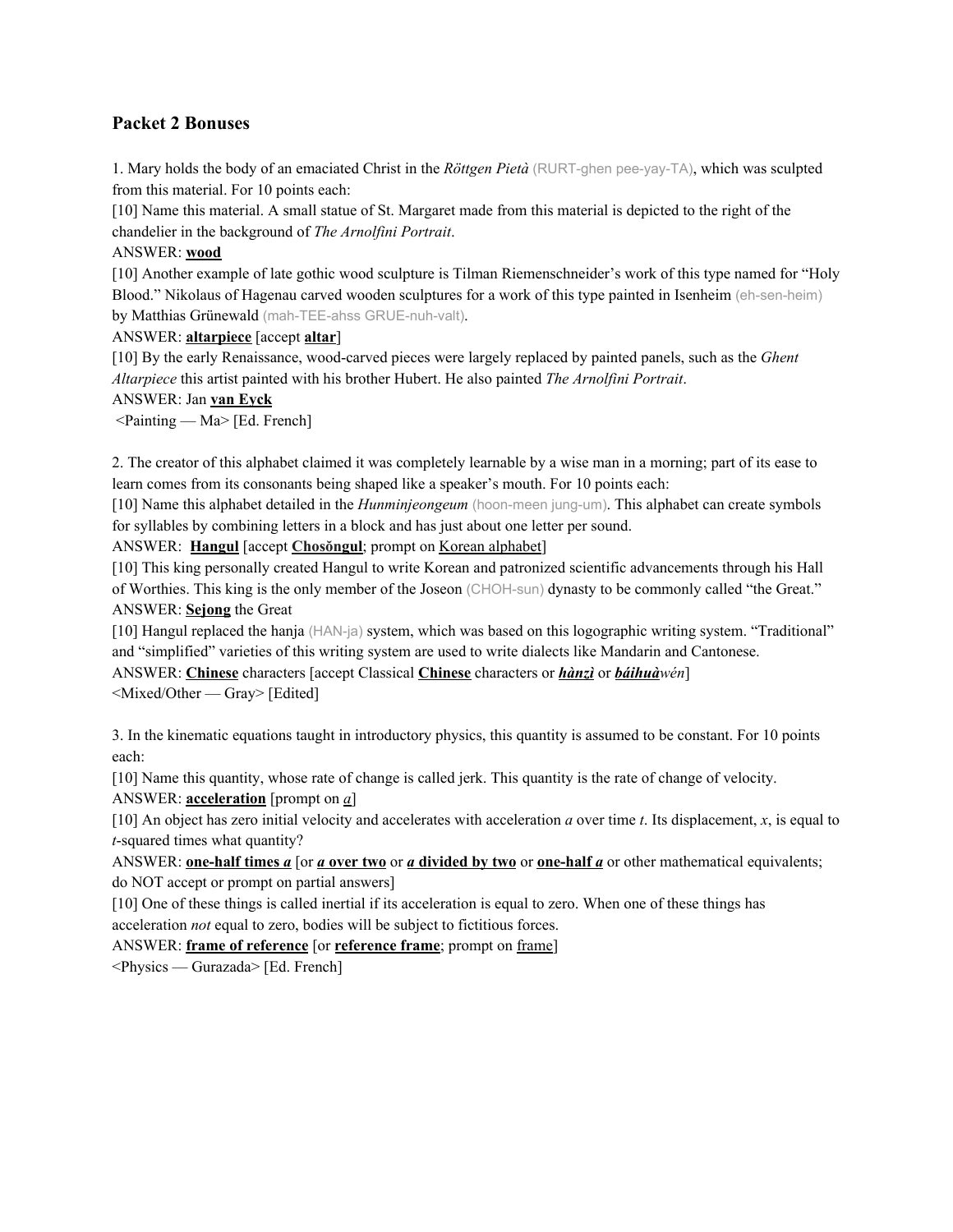4. An invasion by these peoples may have been one factor contributing to the collapse in the Late Bronze Age. For 10 points each:

[10] Name this nomadic confederation that may have destroyed civilizations like the Mycenaean Greeks. They were sometimes referred to as Sherden pirates, referring to a theory that they originated from Sardinia.

## ANSWER: **Sea People**s

[10] A pharaoh of this name decisively defeated the Sea Peoples at the Battle of the Delta. An earlier "Great" pharaoh of this name built a temple complex at Abu Simbel (AA-boo SEEM-bel).

## ANSWER: **Ramses** [or **Ramesses**; accept **Ramses** II or **Ramses** the Great or **Ramses** III or **Ramesses** II or **Ramesses** the Great or **Ramesses** III]

[10] This other civilization in Asia Minor also declined as a result of the Sea Peoples. Ramses the Great decisively defeated this civilization at the Battle of Kadesh.

#### ANSWER: **Hittites** [or **Hittite** Empire]

<Ancient/Classical History — Shahriar> [Edited]

5. This character sings about "the ousel cock so black of hue" after his companions run away from him in fright. For 10 points each:

[10] Name this weaver whose head is transfigured into the head of an ass while he is rehearsing for a performance of *Pyramus and Thisbe*.

#### ANSER: Nick **Bottom** [or **Nick**]

[10] Puck transforms Bottom so that the faerie queen Titania falls in love with a hideous beast in this Shakespeare play set in the forest outside Athens.

ANSWER: *A Midsummer Night's Dream*

[10] When explaining his mischief to Oberon, Puck calls Bottom and his companions by this two-word phrase, referring to their low social status as skilled craftsmen. In secondary sources, this phrase is often used as that group's name.

ANSWER: "**rude mechanicals**" [prompt on mechanicals]

<Drama — French> [Edited]

6. An epic simile compares an attack on this character to "a blacksmith plung[ing] a glowing ax or adze in an ice-cold bath." For 10 points each:

[10] Name this character. A "red geyser of blood" pours out of this inhospitable giant after his guests get him drunk and attack him.

## ANSWER: **Polyphemus**

[10] The cyclops Polyphemus is blinded by this hero, whose journey home from the Trojan War is described in a Homeric epic.

ANSWER: **Odysseus** [accept *The Odyssey* or **Ulysses**]

[10] Before blinding him, Odysseus tells Polyphemus that he is called by this name. The other cyclopes get confused when Polyphemus shouts out "[this name]'s killing me now by fraud and not by force."

ANSWER: **Nobody** [or **No One** or **No Man** or **Outis**; accept **Nemo**]

<Mythology — French> [Edited]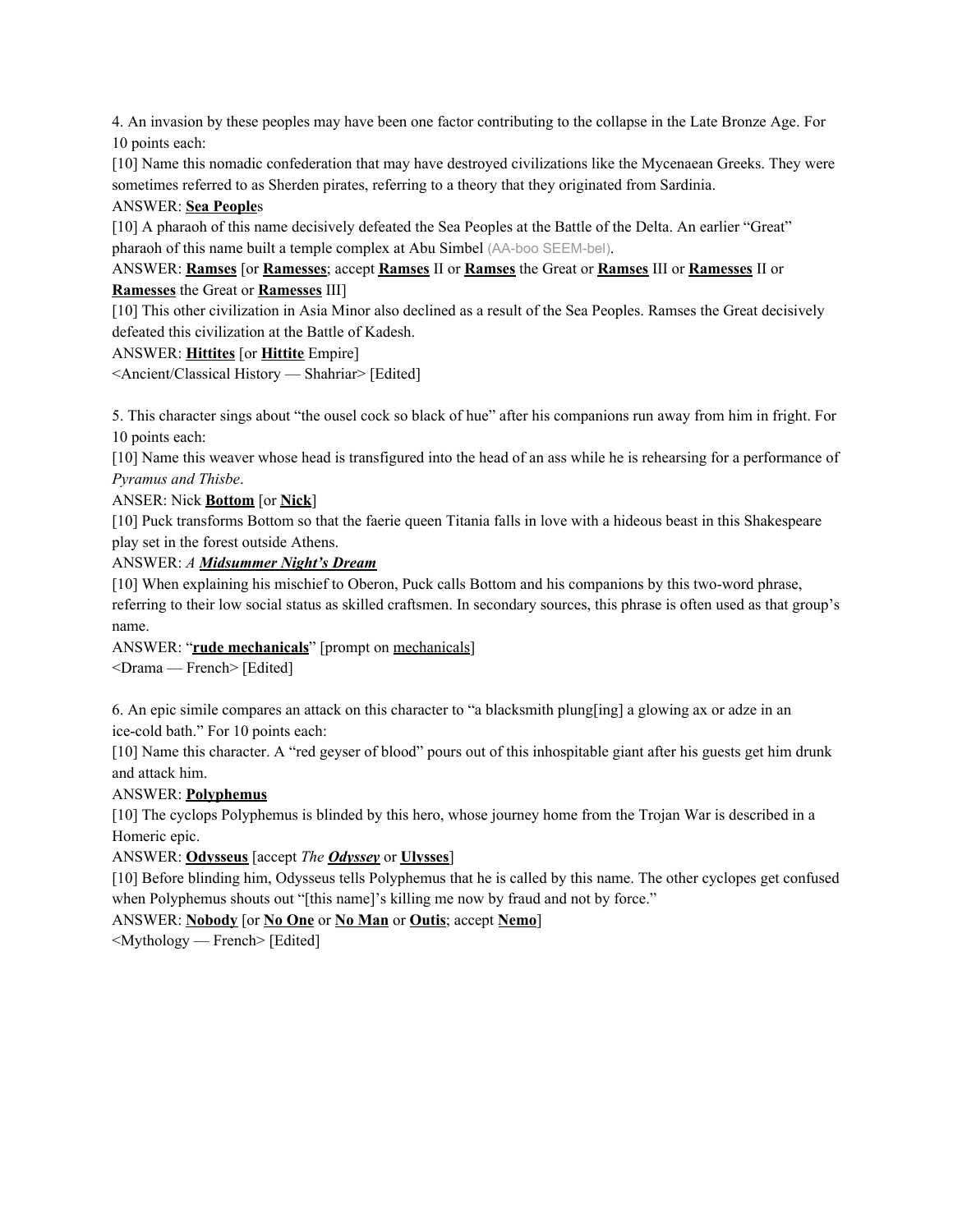7. For 10 points each, answer the following about the Western Theater of the Civil War:

[10] This military strategy proposed by General Winfield Scott aimed to cut off the South in two by controlling the Mississippi River and restricting the Confederate economy through naval blockades.

## ANSWER: **Anaconda** Plan

[10] This Union general's victory against John Pemberton's forces at the battle of Vicksburg fully split the Confederacy in half. This general later accepted Robert E. Lee's surrender at Appomattox Courthouse.

ANSWER: Ulysses Simpson **Grant** [or Hiram Ulysses **Grant**]

[10] This Union victory under John P. Slough in the New Mexico territory forced a Confederate retreat to Arizona. It has been dubbed the "Gettysburg of the West."

ANSWER: Battle of **Glorieta Pass**

<US History — Shahriar> [Ed. Iyer]

8. Edward Weston's early work is often considered part of this movement due to his frequent usage of soft-focus and intentional blurring. For 10 points each:

[10] Name this aesthetic movement dominant in late 19th century photography. In this movement, photographers sought to alter photos to create images that could be considered art.

ANSWER: **pictorialism** [accept word forms such as **pictorialist**; prompt on photographic modernism or any answer indiciating modernism in photography]

[10] This photographer's founding of the Photo-Secession group helped to promote Pictorialism. This husband of Georgia O'Keeffe is best known for his photograph *The Steerage*.

ANSWER: Alfred **Stieglitz**

[10] Pictorialism was influenced by Kodak's introduction of a hand-held one of these devices. Kodak founder George Eastman marketed these devices with the slogan, "You Press the Button, We Do the Rest."

ANSWER: **camera**s [accept Kodak hand-held **camera**s or other more specific answers like digital **camera**]  $\leq$ Photography — Ma $>$ [Edited]

9. In a novel, an elderly man named Thomas Pérez faints in the middle of a procession for this character. For 10 points each:

[10] Name this character who "died today, or yesterday, I can't be sure." At a trial, the narrator of the novel is accused of not caring about this character because he did not cry at her funeral.

ANSWER: Meursault's **mother** [or *maman*]

[10] Meursault (mur-SO) attends his mother's funeral before making the acquaintance of the pimp Raymond Sintes (sant) in this author's novel *The Stranger.* He also wrote *The Fall* and *The Plague.*

ANSWER: Albert **Camus** (kah-MOO)

[10] In *The Stranger,* Meursault is sentenced to death for fatally shooting this character, who is only referred to by his ethnicity.

ANSWER: the **Arab** [or *l'Arabe*]

<Long Fiction — Schwartz> [Edited]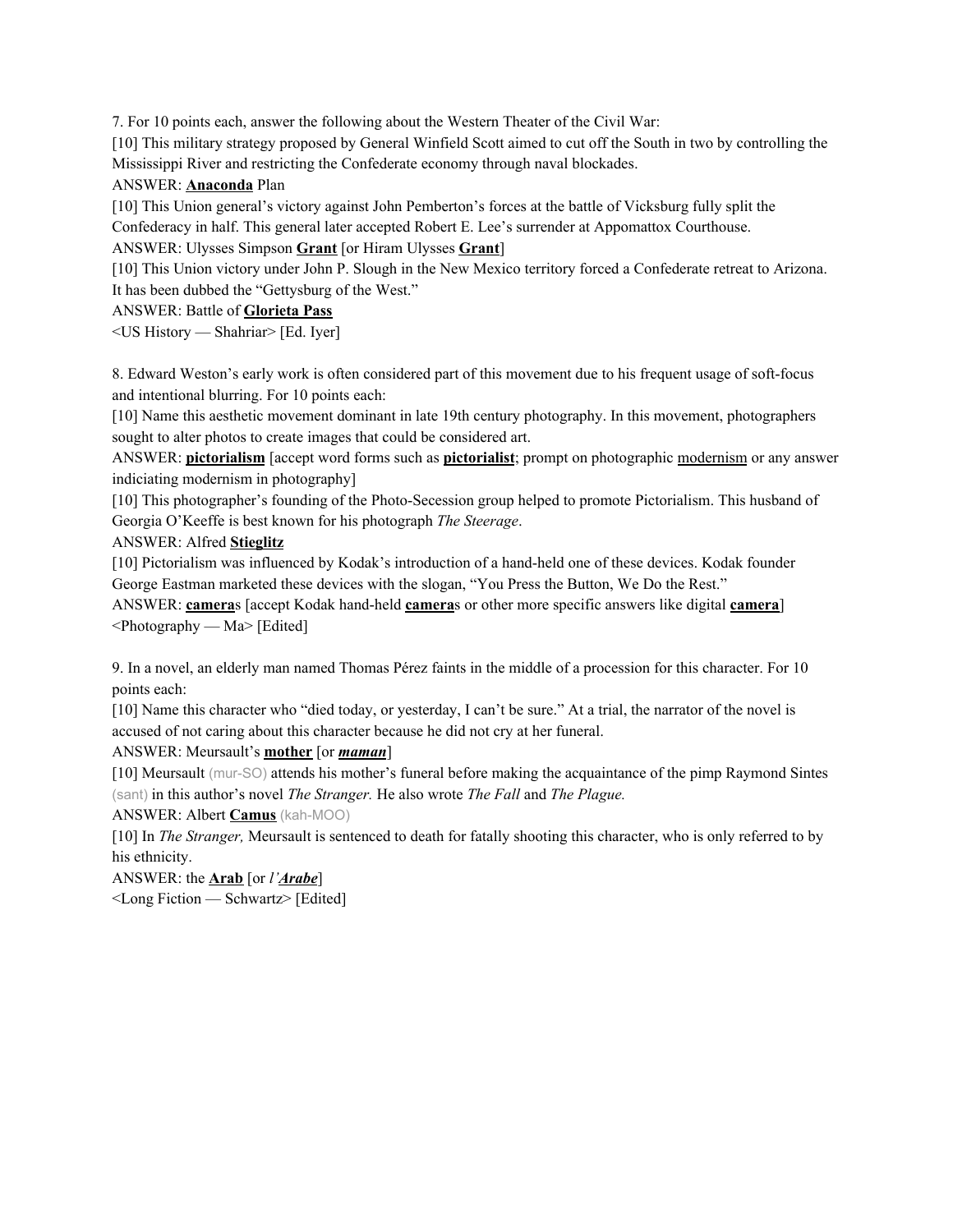10. For 10 points each, name some big things:

[10] This spiral galaxy, catalogued as M31, is the largest in our galaxy group. It is due to collide with the Milky Way in the far future.

ANSWER: **Andromeda** galaxy

[10] The Milky Way and Andromeda are both members of this galaxy group, which is confirmed to contain at least fifty-four galaxies. Other galaxies in this group include the Magellanic Clouds and the Triangulum Galaxy. ANSWER: **Local** Group

[10] The local group is contained within the Pisces-Cetus (PIE-sees SEE-tus) Supercluster Complex, which is one of these structures. These thread-like collections of superclusters are bound by dark matter and mark the boundary between cosmic voids.

ANSWER: galactic **filament**s [or galaxy **filament**s or galaxy **wall**s or galaxy **sheet**s] <Astronomy — Gurazada> [Edited]

11. The tyrannical "master builder" Robert Moses long held urban planning power in this city. For 10 points each: [10] Name this city, in which activists fought against a Moses plan to extend Fifth Avenue. That plan would have provided access to the never-built Lower Manhattan Expressway but destroyed Washington Square Park. ANSWER: **New York** City [or **NYC**]

[10] This activist and urban theorist who led the fight against Robert Moses is best known for her magnum opus

"The Death and Life of Great American Cities," which advocates for sidewalks and parks.

ANSWER: Jane **Jacobs**

[10] Jacobs lived in and fought for this Manhattan neighborhood which is known for being bohemian and contains Washington Square Park. A weekly newspaper founded in this neighborhood was named for its "Voice."

ANSWER: **Greenwich Village** [prompt on the Village or the Village Voice]

 $\leq$ Sociology — Gray> [Edited]

12. This molecule consists of a single benzene ring with the one and three positions replaced by nitrogen atoms. For 10 points each:

[10] Name this molecule, whose derivatives include the nucleobases uracil, cytosine, and thymine, but not adenine or guanine. Nucleobase derivatives of this molecule have only one ring, in contrast with purines.

ANSWER: **pyrimidine** [accept **pyrimidine** nucleobases or **pyrimidine** nucleotides or **pyrimidine**s]

[10] This double-stranded polymer contains the pyrimidine nucleobases cytosine and thymine, although it does not contain uracil. Cells use it to encode genetic information.

ANSWER: **DNA** [or **deoxyribonucleic acid**]

[10] When exposed to UV light, cytosine and thymine bind to themselves, forming these compounds. These compounds disrupt the DNA sequence and are the main cause of melanomas.

ANSWER: pyrimidine **dimer**s [or cytosine **dimer**s or thymine **dimer**s; accept pyrimidine **dimerization** or cytosine **dimerization** or thymine **dimerization**]

 $\leq$ Biology — Gurazada> [Edited]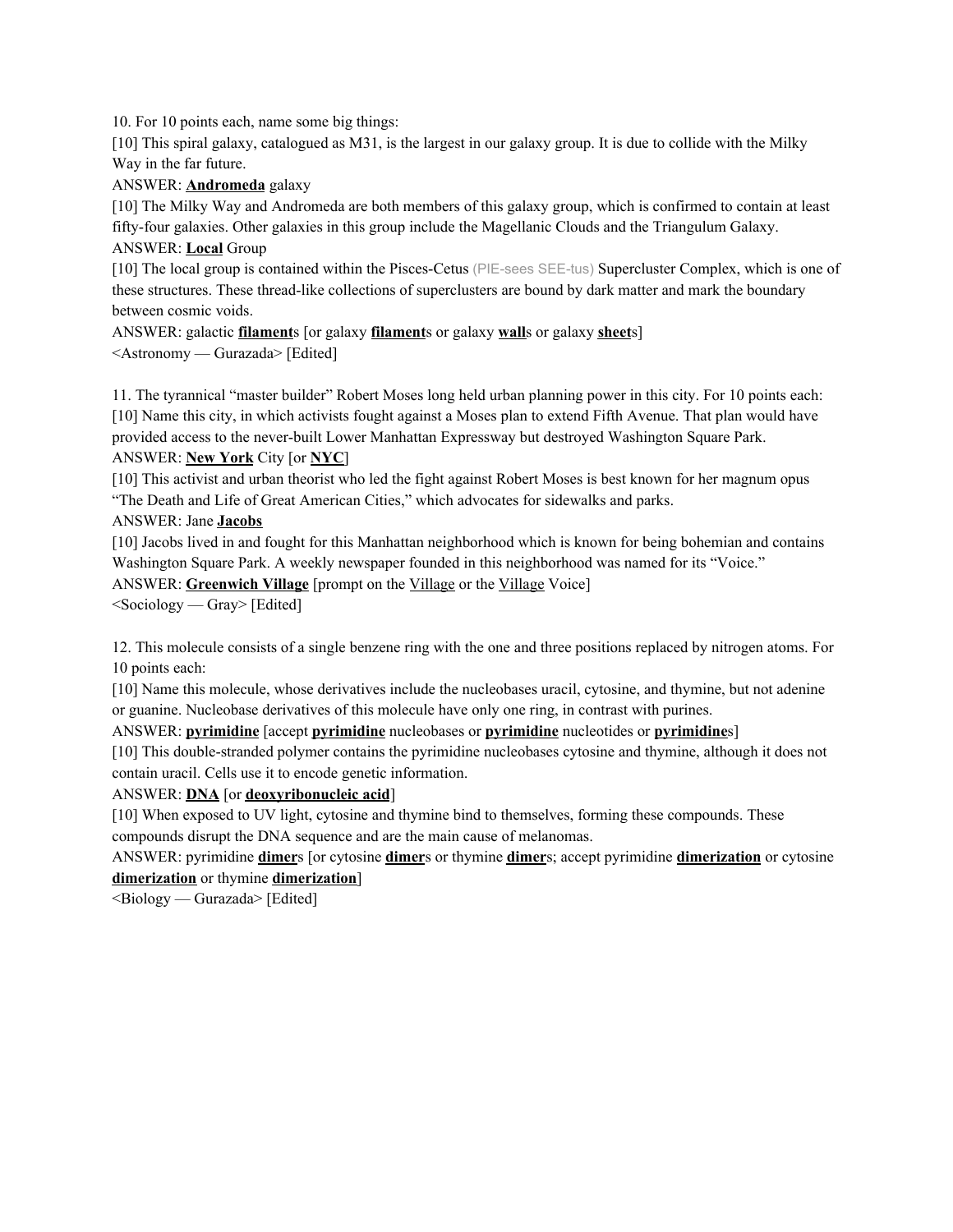13. For 10 points each, answer the following about Kaiser Wilhelm II's delusions of grandeur:

[10] Wilhelm ordered the expansion of this military force under Alfred von Tirpitz. Tirpitz believed that under "risk theory," Britain would be intimidated enough by this military force to avoid conflict.

ANSWER: Imperial **German navy** [or *Kaiserliche Marine*]

[10] Wilhelm's failure to renew the Reinsurance Treaty with this country is said to have led to the start of World War I. Wilhelm ordered the German forces to mobilize after this country partially mobilized against Austria.

ANSWER: **Russia**n Empire [or *Rossiskaya Imperiya* or *Rossiya*; do NOT accept or prompt on "USSR" or "Soviet Union"]

[10] Wilhelm's delusions of grandeur conflicted with the *realpolitik* ("real-politic") of this "Iron Chancellor," whose firing by Wilhelm is depicted in the cartoon "Dropping the Pilot" by John Tenniel.

ANSWER: Otto von **Bismarck** [or Otto Eduard Leopold, Furst von **Bismarck**, Graf von **Bismarck**-Schonhausen, Herzog von Lauenberg; or Otto Eduard **Leopold**, Prince of **Bismarck**, Count of **Bismarck**, Schonhausen, Duke of Lauenburg]

<European History — Shahriar> [Ed. Hong]

14. One poet used this symbol in the middle of lines such as "Come slowly— Eden!" and "Wild nights— Wild nights!" For 10 points each:

[10] Name this punctuation mark. Non-standard capitalization and the use of this punctuation mark characterize the style of the poet who used both techniques in "I heard a Fly buzz— when I died."

ANSWER: **dash** [accept **em-dash**, **hyphen**, horizontal **line** or other reasonable descriptions of '—']

[10] Dashes punctuate the poetry of this reclusive American poet of "Because I could not stop for Death."

ANSWER: Emily **Dickinson**

[10] Dickinson used a dash to separate "Without— the power to die" at the end of a poem describing one of these objects. Another dash interrupts the phrase "My Life had stood—" one of these objects.

ANSWER: a **loaded gun** [prompt on gun]

<Poetry — French> [Edited]

15. A sweet potato dessert called *dulce de batata* is often named after the title gaucho of this country's national epic, *Martín Fierro*. For 10 points each:

[10] Name this country with a historically-thriving beef industry. That industry was supplied by gaucho cowboys on the pampas, most prominently in Buenos Aires Province.

## ANSWER: **Argentina**

[10] Barbecue beef, or *churrasco*, seasoned with *chimichurri* is the main dish of this Argentinean social event. This kind of barbecue shares its name with a common cut of beef served at it.

ANSWER: **asado** [do NOT accept or prompt on "carne asada"]

[10] Asado cuts of beef are traditionally paired with this national drink of Argentina to form the gaucho diet. This Guaraní (gwa-ra-NEE) tea is made from leaves partially called "yerba."

ANSWER: **maté** (mah-TAY) [or **mate**]

<Geography — Gray> [Edited]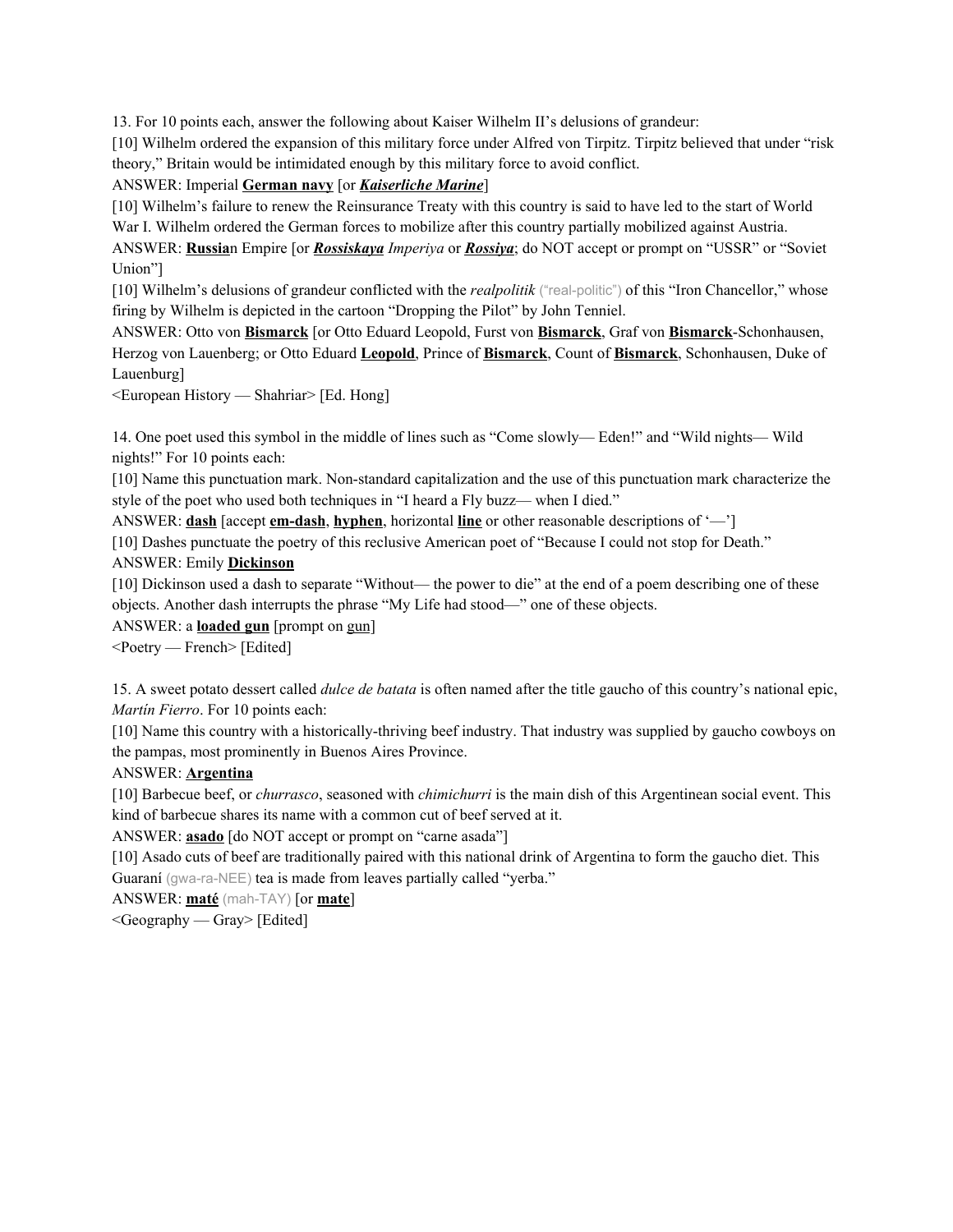16. A book named after this character mentions creatures such as Behemoth and Leviathan and largely consists of monologues by Eliphaz, Bildad, Zophar, and Elihu. For 10 points each:

[10] Name this man who wishes he had "been carried from the womb to the grave" after he has his wealth, children, and physical health taken away from him.

#### ANSWER: **Job**

[10] The Book of Job (Jobe), along with other poetic books such as Psalms, Proverbs, and Ecclesiastes, is part of a genre of literature named for this concept. In 1 Corinthians, Paul states that this concept of humanity "is foolishness in God's sight."

#### ANSWER: **wisdom**

[10] In many Jewish traditions, Job is believed to be a counselor to the ruler of this nation. Moses leads the Jews out of slavery from this nation in the Book of Exodus.

## ANSWER: **Egypt** [or **Mitzrayim**]

<Religion — Dai> [Ed. Venkateswaran]

17. The wizard quotes the opening trombone flourish when singing "Spirits of the Earth, come to my call!" in this composer's opera *The Perfect Fool*. For 10 points each:

[10] Name this English composer. His interest in Indian music and culture led him to compose operas like *Sita* and *Savitri*, but he is better known for his orchestral suite *The Planets*.

ANSWER: Gustav **Holst** [or Gustav Theodore **Holst** or Gustavus Theodore von **Holst**]

[10] *The Perfect Fool* draws from England's tradition of light-hearted semi-operas, like this composer's *King Arthur*. Another of this composer's operas includes the aria "When I am laid in earth."

ANSWER: Henry **Purcell** (That opera is *Dido and Aeneas*.)

[10] Purcell was repopularized largely due to the efforts of Holst's daughter Imogen and this composer. This composer wrote "Four Sea Interludes" for his opera *Peter Grimes*.

#### ANSWER: Benjamin **Britten**

<Opera — Ma> [Edited]

18. This Sultan's most famous feat was done with the help of Orban, who helped build a famously large bombard. For 10 points each:

[10] Name this Sultan who conquered the Byzantine Empire in 1453 by destroying the walls of its capital.

ANSWER: **Mehmed II** [or **Mehmed the Conqueror**; prompt on Mehmed]

[10] Mehmed defeated the 11th ruler of this name by destroying the capital of the Byzantine empire. That capital was named after another emperor of this name who adopted Christianity as the official Roman religion.

ANSWER: **Constantine** [or **Constantine** XI or **Constantine** I; accept **Constantinople**]

[10] Constantinople was earlier sacked during this campaign, which led to the decline of the Byzantine Empire. Enrico Dandolo, the Doge of Venice, had earlier led this campaign.

ANSWER: **Fourth Crusade** [prompt on Crusades]

<Asian History — Iyer> [Edited]